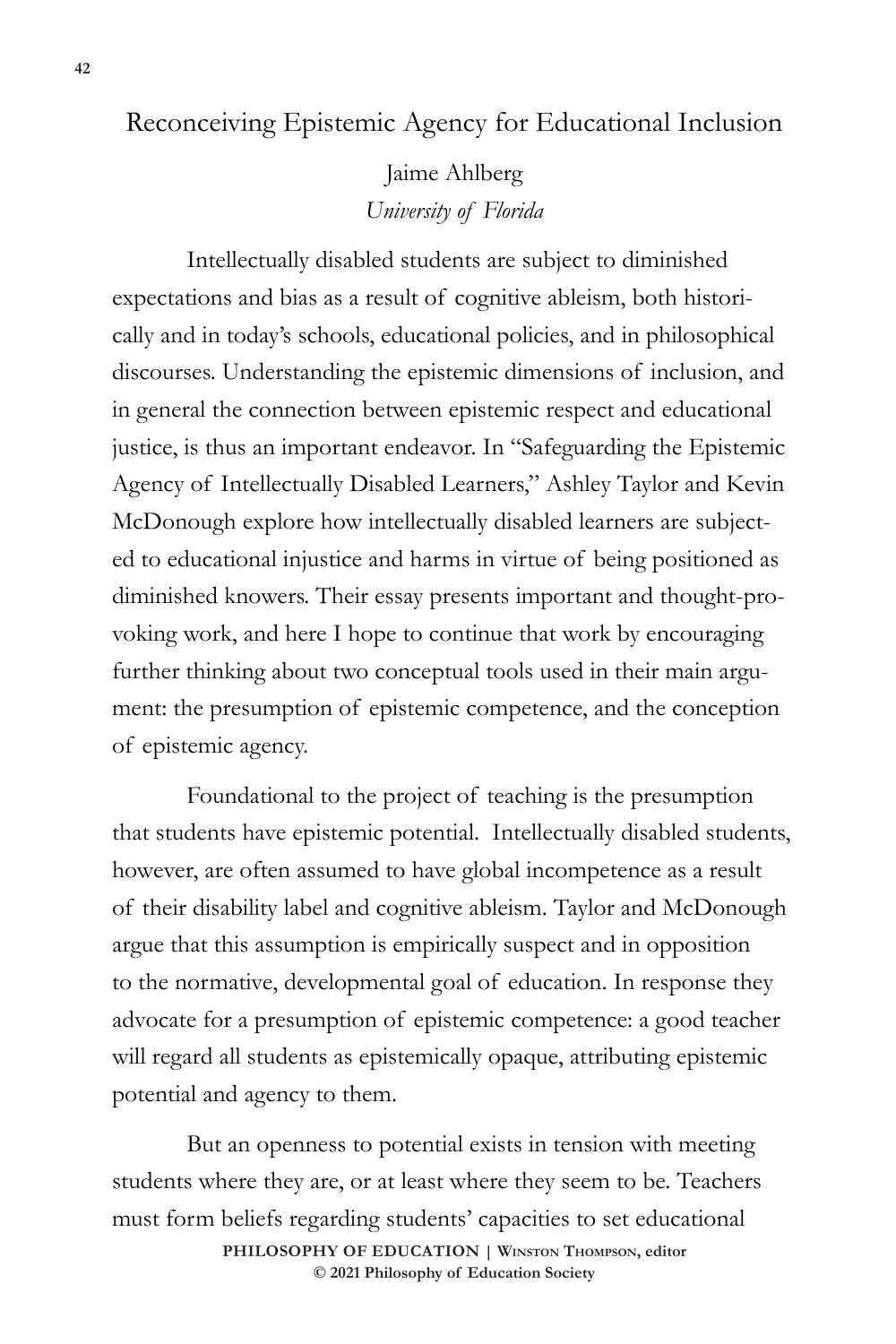goals and develop curricula: concluding that a student should be given this material and not that, be grouped with these students and not those, be accountable for completing this assignment and not that, and so on. Relatedly, drafting a student's Individual Education Plan (IEP)—setting concrete goals for outcomes at the end of an educational period—demands taking a stand on what counts as a successful academic experience. In setting the goals to which teachers and their schools will be held accountable to parents and their children, educators cannot simply remain open to unknowable, and thus unlimited, potential. They must instead formulate aspirational, but also reasonably achievable, targets for their students.

Precisely because different environmental conditions can enable different types and levels of educational outcomes for different students, designing and providing educational programs has to be responsive to the powers that (we think) children bring to their educational activities. Very often teachers appeal to past student behaviors, information from parents and previous teachers, and general knowledge about childhood development, to develop educational approaches and goals appropriate to individual students. Taylor and McDonough are surely right to impugn the practices through which bias and cognitive ableism so often infuse the process of making judgments about appropriate educational goals and activities. Nevertheless, a full account of the presumption of competence would indicate how to responsibly balance a presumption of competence, which applies equally to all, with a concrete responsiveness to particular students.

Let me now turn to the presumption of epistemic agency principle. The authors write that the presumption of epistemic opacity "entails the attribution of epistemic potential and agency"; because educators don't know the epistemic potential of intellectually disabled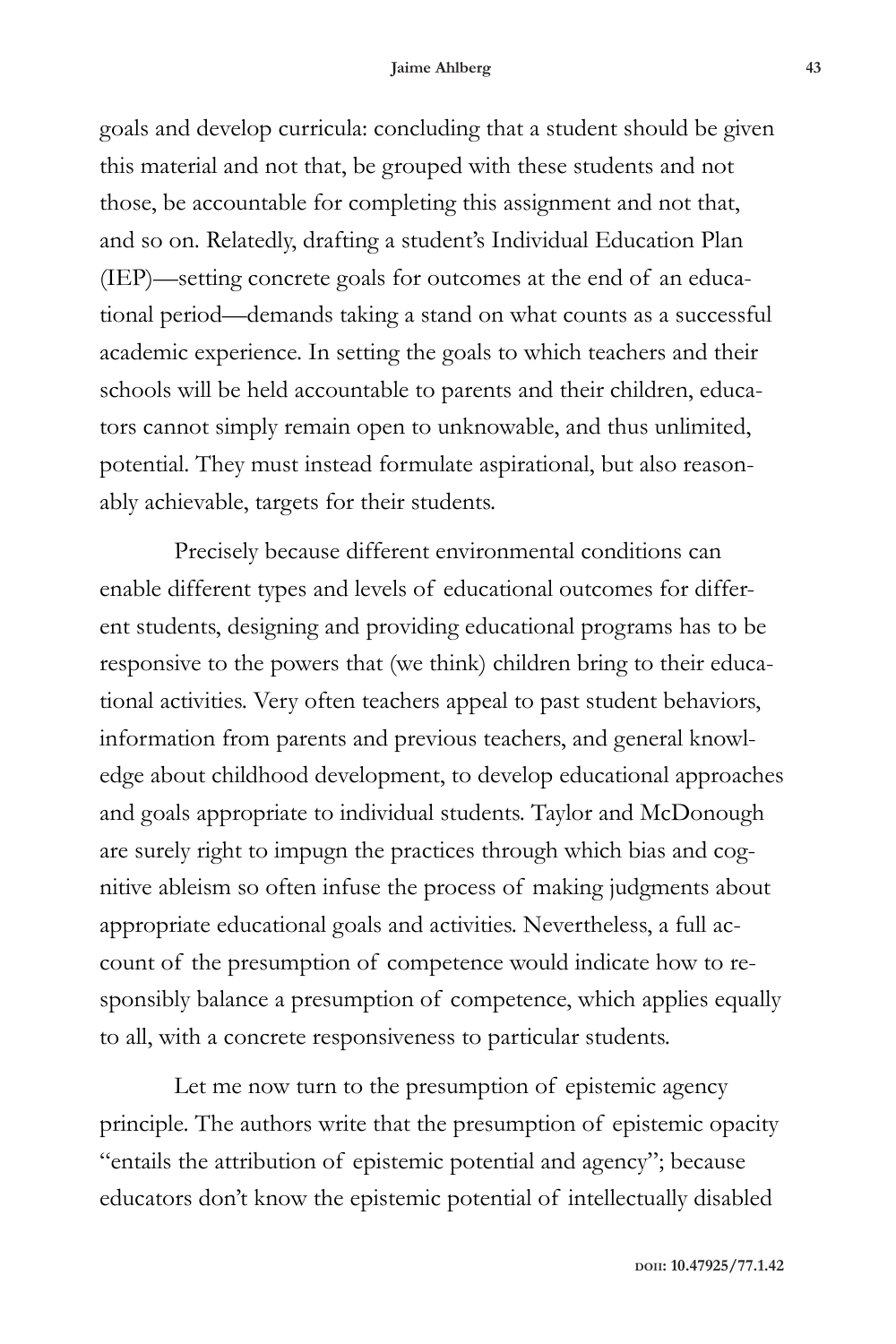students, they must presume that their students are epistemic agents. The authors do not provide an account of epistemic agency, however. Mainstream accounts require that agents have the capacities *to take responsible action* with respect to epistemic things like knowledge, belief, and evidence. The capacity for responsible epistemic action would distinguish an agent from an epistemic subject, who *has* beliefs and *makes* knowledge claims (implicitly or explicitly) and the like, but who would not appropriately be held accountable for doing so. Thus, at least on a standard kind of view, one is an epistemic agent when one can entertain and synthesize beliefs, take stances toward beliefs, and generate reasons for or against belief, for instance. Catherine Elgin, for example, gives a quite robust theory of epistemic agency and the responsibility it implies. For Elgin, an agent does not believe *p* just because it strikes her that *p* (as delivered to her by her perceptions or the like), but because believing *p* is in accordance with the rules, methods, and standards that she reflectively endorses along with others in her epistemic community. The presence of responsibility, and its partner, accountability, is implicated in the concept of epistemic agency.

I take it that Taylor and McDonough do not have this sort of conception of epistemic agency at work in their essay. Rather, they spend a lot of time discussing Eva Feder Kittay's ethical reflections on her intellectually disabled daughter Sesha, who has communicative limitations that make it difficult to discern her wants and needs from her own perspective. Though, she does apparently exhibit preferences for certain people, particular pieces of music, and touch. Taylor and McDonough are critical of Kittay's ethical understanding of Sesha on the grounds that she does not make clear how Sesha *is* an independent epistemic agent, and does not clearly tie giving Sesha epistemic respect to affording her ethical respect. Kittay herself is ambivalent about whether Sesha actively participates in the social project of knowl-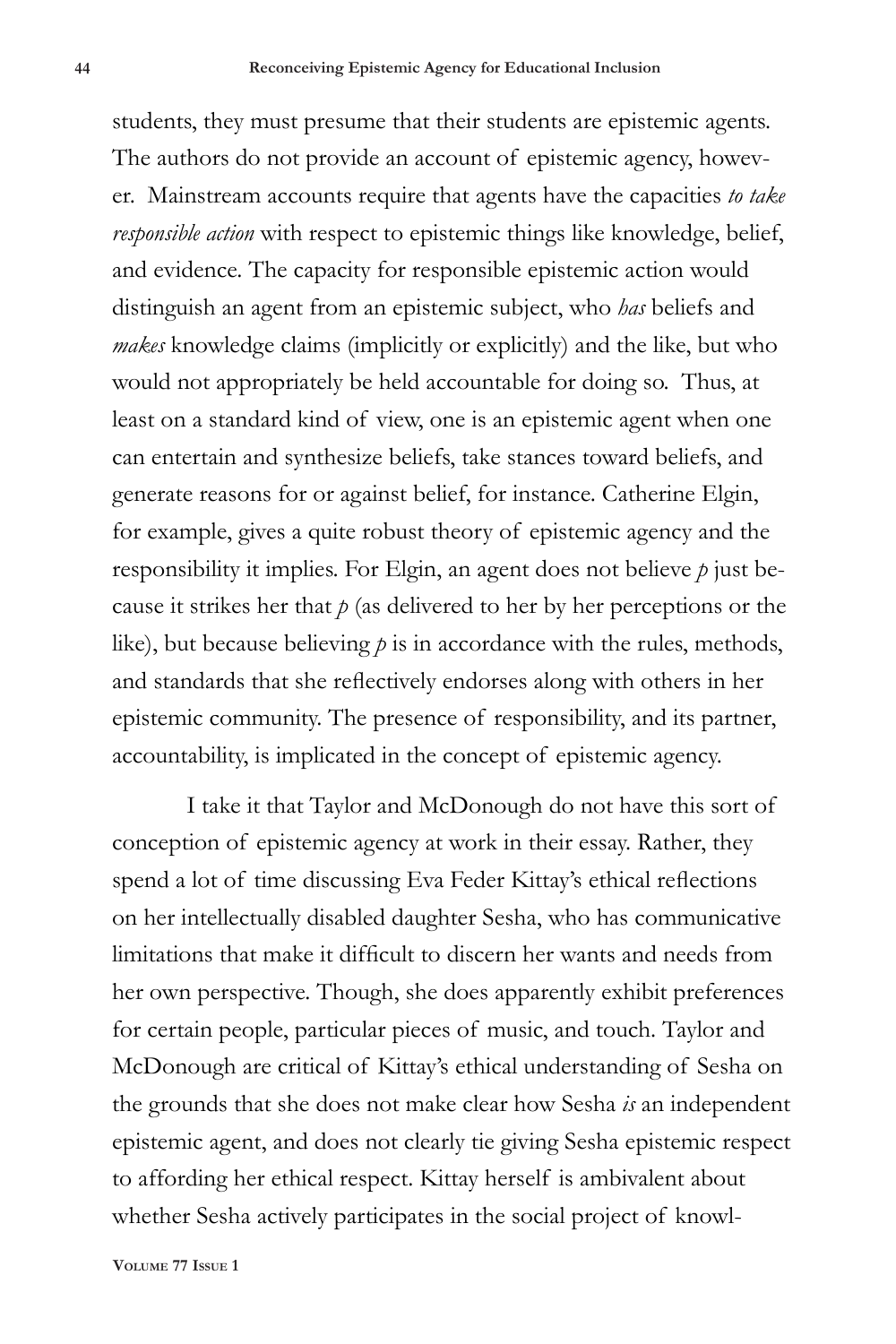## **Jaime Ahlberg 45**

edge-making, and does not clarify how an educator should treat Sesha as a knower in her own right. Taylor and McDonough appreciate the difficulties here while remaining critical of Kittay on these grounds.

So, what conception of epistemic agency is at work in their argument, and is responsibility a component? In thinking about Sesha, Taylor and McDonough muse that "perhaps, then, epistemic agency is best understood on a spectrum wherein one's ability to participate in epistemic projects may be heavily structured by caregiving—or teaching—practices, but where one's separateness is nonetheless assured." At one point in this discussion, they also describe epistemic agency as relational, though the structure and nature of agency on such a model is not clarified.

I want to suggest the possibility that epistemic agency is not binary, such that one is either an epistemic agent or not. One might be an epistemic agent in only some ways, only in some domains, or only at certain times. This seems particularly possible in the case of children, who are learning how to understand and take an informed stance on the world. (Though it is worth mentioning that all of us experience limitations in our abilities to clearly see all of our beliefs, desires, and preferences, to understand how our beliefs hang together or not, and to reflect clearly on our reasons for believing.) I am reminded here of feminist arguments that construe the related concept of autonomy as non-binary and relational. Diana Meyers, for instance, has argued that autonomy can be *fragmentary* in that it can be confined to a domain of life (it can be narrow or partial), or episodic. Could the presumption of epistemic agency involve the presumption that students are fragmented agents, and that part of the educator's task is to integrate those fragments? The concept of a "budding" epistemic agent, along with associated norms of expectation and accountability as development